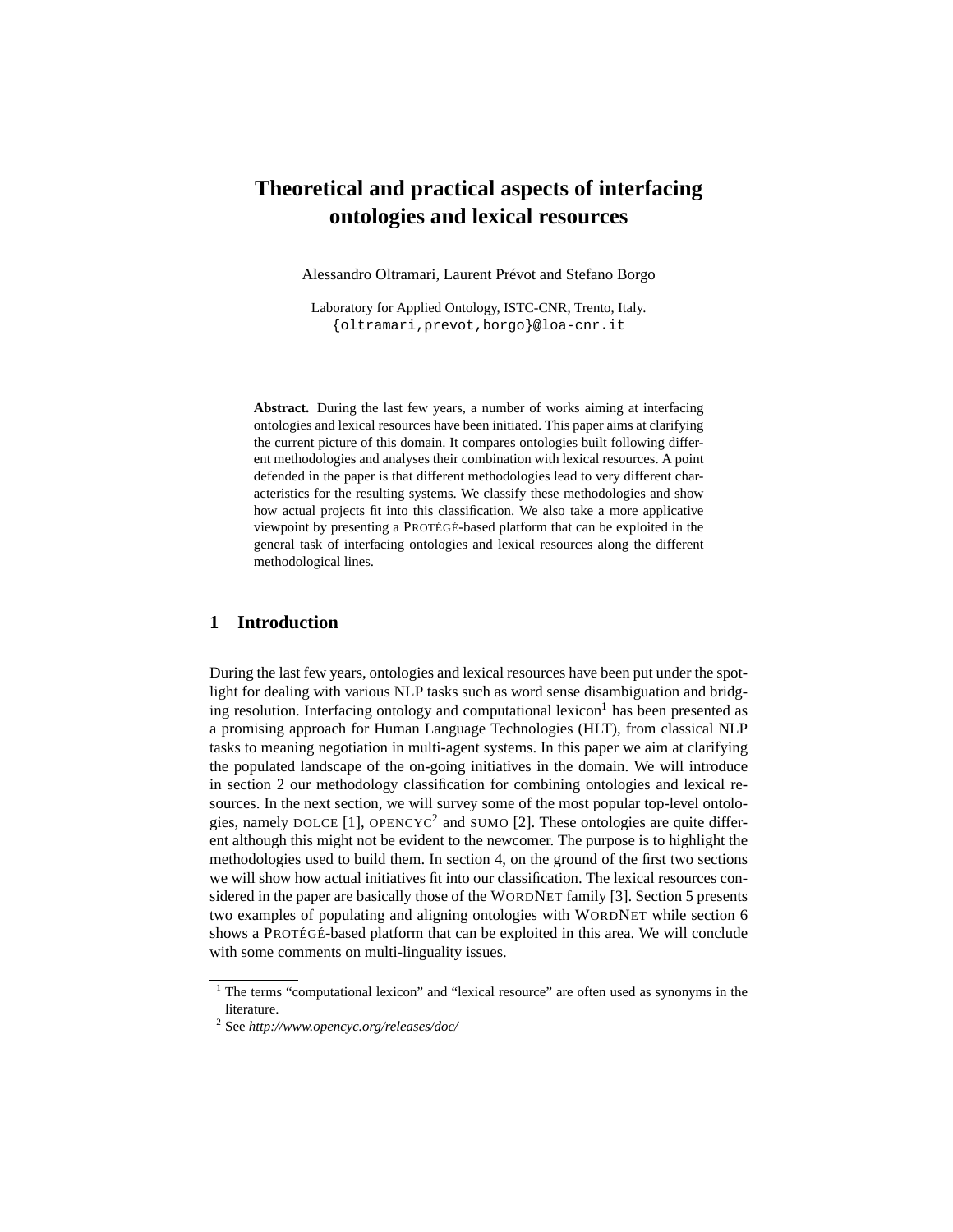# **2 Classifying experiments in ontologies and lexical resources**

The main aim of interfacing ontologies and lexical resources is the development of *machine-understandable knowledge bases* to be used in Human Language Technologies. These knowledge bases are central for the next generation tools envisaged by the Semantic Web where knowledge sharing, information integration, interoperability and semantic adequacy are main requirements. Different methods may guide the linking of ontologies and lexical resources, depending on the final result one intends to achieve, namely to enhance the coverage of an ontology or to build a system comprising properties of an ontology and a lexical resource. A generalization of these tasks suggests the following methodological options:

- (i) *restructuring* a computational lexicon on the basis of ontological-driven principles;
- (ii) *populating* an ontology with lexical information;
- (iii) *aligning* an ontology and a lexical resource.

Option  $(i)$  concentrates on the lexical resource and involves the ontology only at the "meta-level": the ontological restructuring is carried out following formal constraints of ontological design [4], for instance introducing the ontological distinction between *role* or *type* for concepts.

In option  $(ii)$  one maps lexical units to ontological entries focusing on the "objectlevel" [2]: in this case the formal constraints correspond to ontological categories and relations already implemented in an existing ontology. Roughly, a computational lexicon and an ontology are taken as bare taxonomies of terms, the former contains only lexicalised concepts (i.e. substance) 3 and linguistic relations (i.e. *hyponymy*) while the latter provides formal structure of both lexicalised and not-lexicalised concepts (i.e. AMOUNT-OF-MATTER) and relations (*part-of*). It is clear that this method has to include a comparative analysis of the ontology and the lexical resource in order to find bridging synonymous terms and possible homonyms.

Finally  $(iii)$ , the most complete of the proposed approaches, collects both the "metalevel" and "object-level" character of the previous approaches in order to produce a system that is ontologically sound and linguistically motivated [5].

The experimental perspectives focused in this paper will show that ontologies and lexical resources generally keep their own peculiarities in the process of integration: in other words, neither (ii) nor (iii) bring to an actual *merging* of ontological properties and lexical information.<sup>4</sup> Although it is possible for different ontologies to be coherently merged in a new one - associating semantically similar concepts and finding the points of intersection [6] - the real benefit of integrating ontologies and computational lexicons follows from keeping them as *distinct layers of semantic information*, albeit improved by their mutual linkings and features. This is the main reason to call *alignment* (and not *merging*) for the most advanced interfacing method, i.e. (iii).

 $3$  In the paper we will stick to the following font convention: typewriter for WORDNET synsets, SMALLCAPS for ontology concepts and *italics* for relations.

 $4$  Of course method (*i*) is not considered since it provides only "ontological-driven principles" without any real ontological category or relation.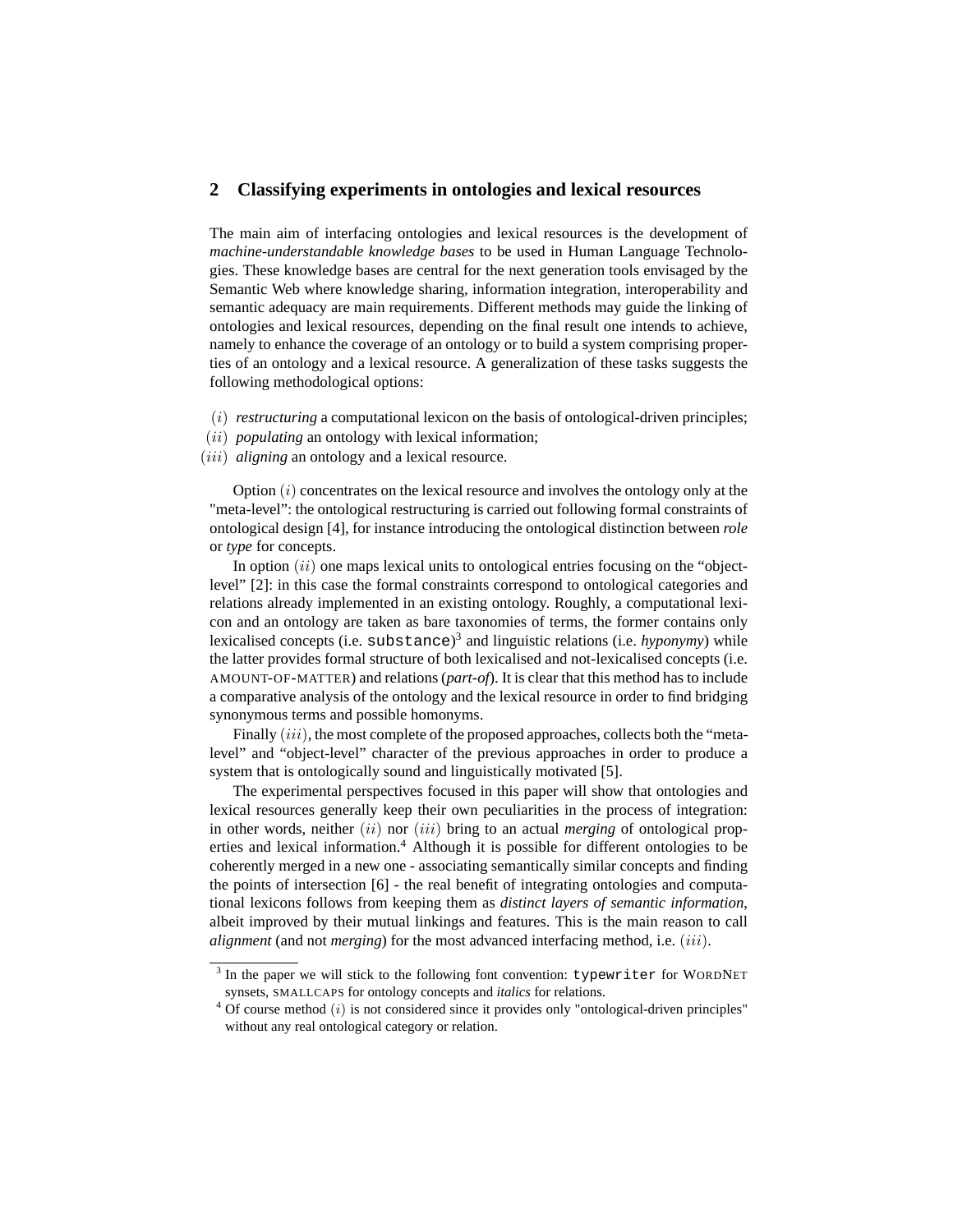Both ontologies and lexical resources may be built around a taxonomic structure but generally they include other types of information as well. An *axiomatic ontology* like DOLCE [1] provides an axiomatisation of *part-of, constitution, dependence, participation,* which are non-hierarchical relations. A lexical resource like the Princeton WORDNET [3] is organised as a *semantic network*, whose nodes (sets of synonym terms) are bound together by several lexical and conceptual relations (besides *hyponymy/hyperonymy* we have meronymy, antonymy, causation, entailment and so on). This fact suggests the introduction of another dimension here called *constraint density*, which, as far as we know, has not been considered in the literature.

*Constraints density* captures the density of the "network of constraints" that holds between the concepts. It can be opposed to the *concept density* that situates ontologies from top-level to domain-level (see Fig. 1). *Constraint density* deals with nonhierarchical features of ontologies and lexical resources, like extension with axioms for dependence, participation and constitution, formalization of meronymy relation, translation of glosses into axioms and consistency checks (See for instance [7]).



**Fig. 1.** Concept and constraint density

To make an analogy with the ontology development terminology, resources having very dense constraint network correspond to *heavyweight* ontologies while loose constraint network can be associated to *lightweight* ontologies [8, 9]. Lexical resources are conceptually very dense but they do not have a dense network of constraints. On the other hand, ontologies, specially top-level ones, are not densely populated but offer a dense network of constraints for their concepts.

A final remark on the nature of the lexical resources we look at. Although the experiments we consider in sections 4 and 5 concern the interfacing of ontologies with Princeton WORDNET, the methodologies we present here are general and apply to other re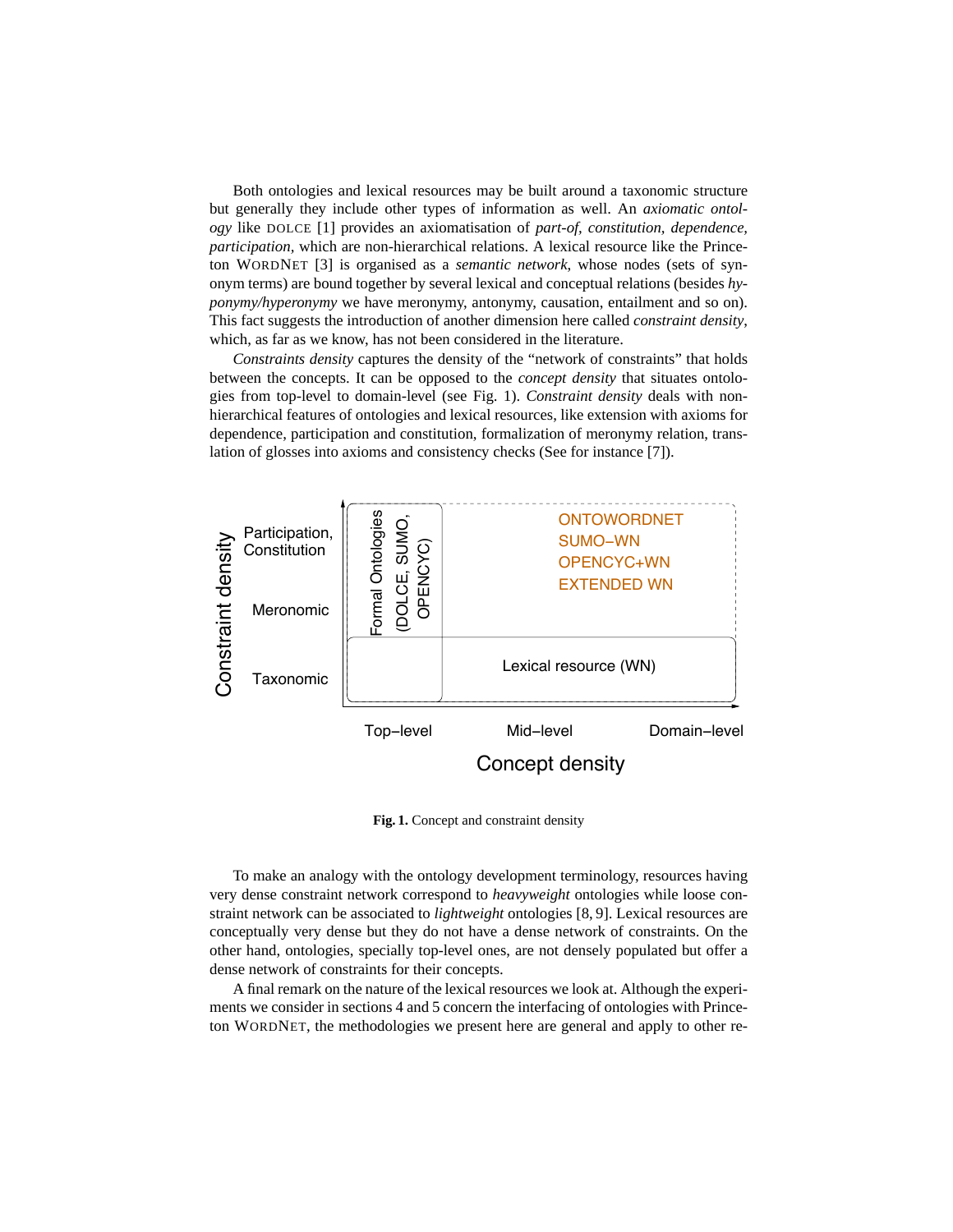sources like computational lexicons built on the basis of the original Princeton resource  $(i.e. EUROWORDNET<sup>5</sup> [10] modules).$  The three methods we isolated have not been applied to other types of lexical resources, for example FRAMENET<sup>6</sup>. We believe it is a question of time since nowadays in the literature "Wordnets" is the *de facto* standard for interfacing. We expect that further experience with different kinds of lexical resources will shed new light on the advantages and drawbacks of the three methodologies.

# **3 Ontologies and their construction**

Ontology, as a branch of knowledge representation, is a young research area with several weaknesses among which the lack of established methodologies and of reliable evaluation criteria. Thus, one should not be surprised if the ontologies today available have been built following disparate approaches resulting in quite different systems. This is particularly evident in the area of *top-level ontology* by which, in this paper, we mean the research in *formal* and *foundational* ontologies. These ontologies are knowledge structures that (1) adopt a rich formal language (generally some kind of first-order logic) and (2) aim at classifying basic notions of general interest like process, event, object, quality, and so on.

Here we concentrate on three top-level ontologies, namely DOLCE, OPENCYC, and SUMO, that well indicate this variety of approaches. However, the main reason to focus on these is their attention to linguistic resources: these are the systems that have been used explicitly in relation to WORDNET.

#### **3.1** DOLCE

 $DOLCE<sup>7</sup>$  (a Descriptive Ontology for Linguistic and Cognitive Engineering [1]) was released in its actual version in 2003 and has been constructed according to well documented philosophical principles. The content of the ontology is motivated from a cognitive viewpoint since the overall aim is to capture the ontological categories underlying everyday language and human commonsense. This view explains the adoption in DOLCE of a multiplicative approach which justifies the existence of co-localized (yet different) objects. For instance, DOLCE claims that a statue and the clay of which it is made, are different entities which share the same spatial (and possibly temporal) location. Co-localized entities are needed to consistently model linguistic expressions in which incompatible properties seem to be referred to the same object: a scratched statue is different (since scratched) and yet it is the same statue it was before. In DOLCE this is possible since the statue itself might not be affected by (minor) scratches, but the clay does because parts of it break up. DOLCE includes very basic and general notions only providing a total of about 40 categories which are richly axiomatized by using about a 100 relations and 80 axioms.

<sup>5</sup> See *http://www.illc.uva.nl/EuroWordNet/*

<sup>6</sup> Based on frame semantics [11]. See *http://framenet.icsi.berkeley.edu/*

<sup>7</sup> See *http://www.loa-cnr.it/DOLCE.html*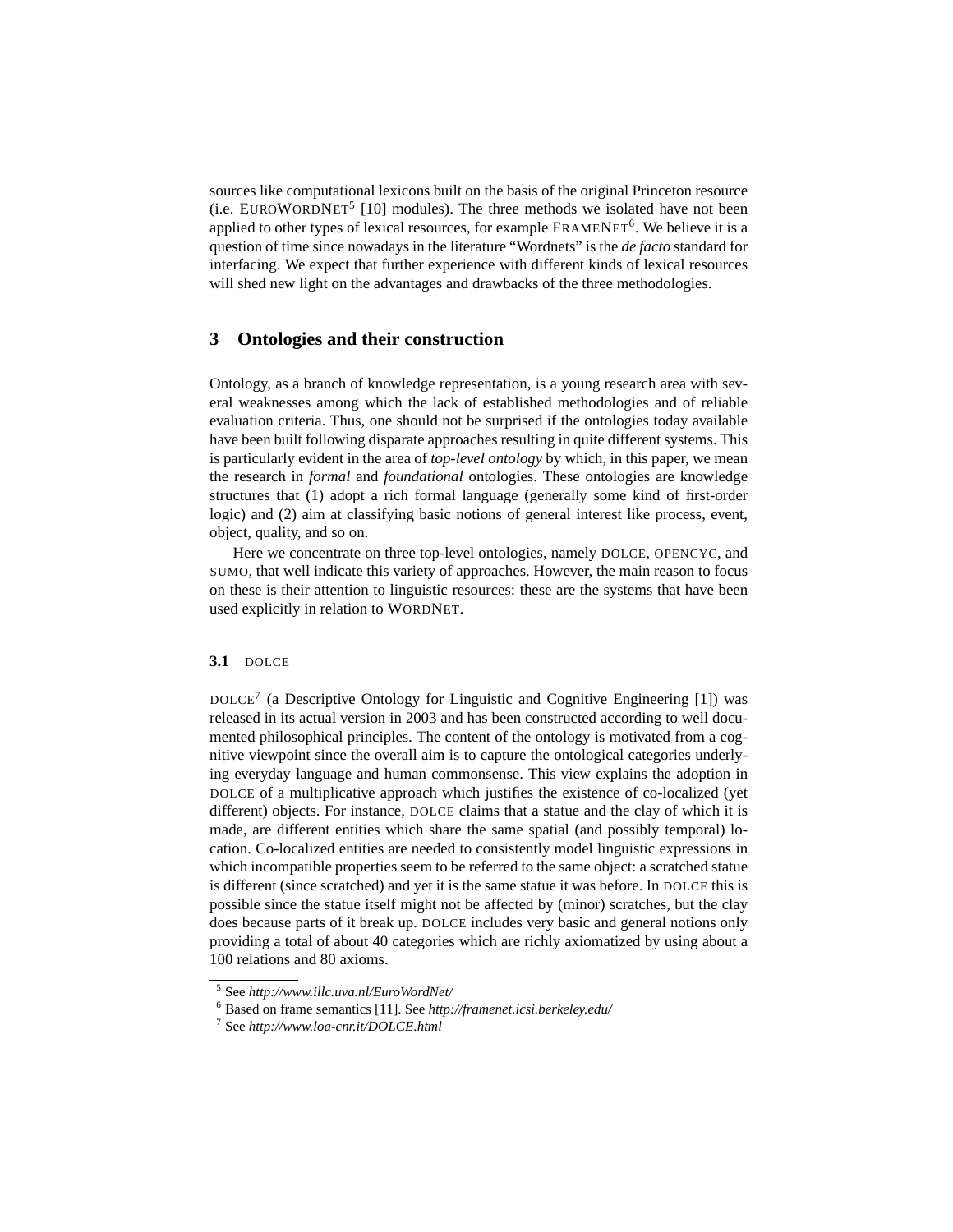In the paper, we consider the "lite" version of DOLCE (aka DOLCE-LITE+), namely an extension of the axiomatic ontology that do not consider modality, temporal indexing, and relation composition. This version contains more concepts and allows for the implementation of DOLCE-based resources (i.e. the alignment of DOLCE and WORD-NET called ONTOWORDNET) in languages that are less expressive than FOL e.g. OWL-DL, OWL-Lite, and RDF.

DOLCE is public resource and is released under the Lesser GNU Public License.

#### **3.2** OPENCYC

OPENCYC is the ontology of CYC, a project initiated in 1984 with the aim of building a knowledge base comprising both scientific and commonsense knowledge. CYC grow to include hundreds of thousand elements between atomic terms, concepts, and axioms. To overcome consistency issues, CYC is now subdivided in hundreds of "microtheories". Microtheories are, roughly speaking, bundles of assertions and rules in a specific domain of knowledge and are supposed to be locally consistent although not official claim is made in this sense. OPENCYC is a byproduct of CYC and was not part of the original project. Unfortunately the OPENCYC ontology has not been constructed according to philosophical principles nor following an ontological tested methodology. Indeed, still today the focus is on coverage: in the website one reads that OPENCYC includes "an upper ontology whose domain is all of human consensus reality", which explains the 47,000 concepts and more than 300,000 assertions it contains, but makes one wonder what "upper" means here! Initially, it was obtained by isolating the taxonomy of the most general notions in CYC (perhaps with minor adjustments) but it was never followed by an ontological analysis and study of these notions. One can observe that OPENCYC adopts (at least in part) a cognitive viewpoint since some categories capture naïve conceptions of "reality". For this reason, OPENCYC is compatible with the multiplicative approach (as seen in DOLCE) although this has not been followed in a systematic way. Since we lack a characterization of the ontological commitment and an analysis of the ontological choices embedded in the OPENCYC hierarchy there is not much to say about its ontological relevance. A further problem is the scarce axiomatization of OPENCYC which makes impossible to analyze the adequacy of the system in formal ontology.

OPENCYC is publicly available under the GNU Lesser General Public License.

#### **3.3** SUMO

SUMO (Suggested Upper Merged Ontology [2]) began as a potpourri of theories in the knowledge representation area among which [12–15]. The ontology was created for computer applications (data interoperability, information retrieval, etc.) with no philosophical concerns and did not adopt ontological principles. This attitude is still present today (notwithstanding sporadic claims that SUMO is "rooted in metaphysical naturalism"), and the overall system is ontologically unclear as pointed out several times in the SUO mailing list.<sup>8</sup> Still, one can recognize some ontological choices in the system

<sup>8</sup> See *http://suo.ieee.org/index.html*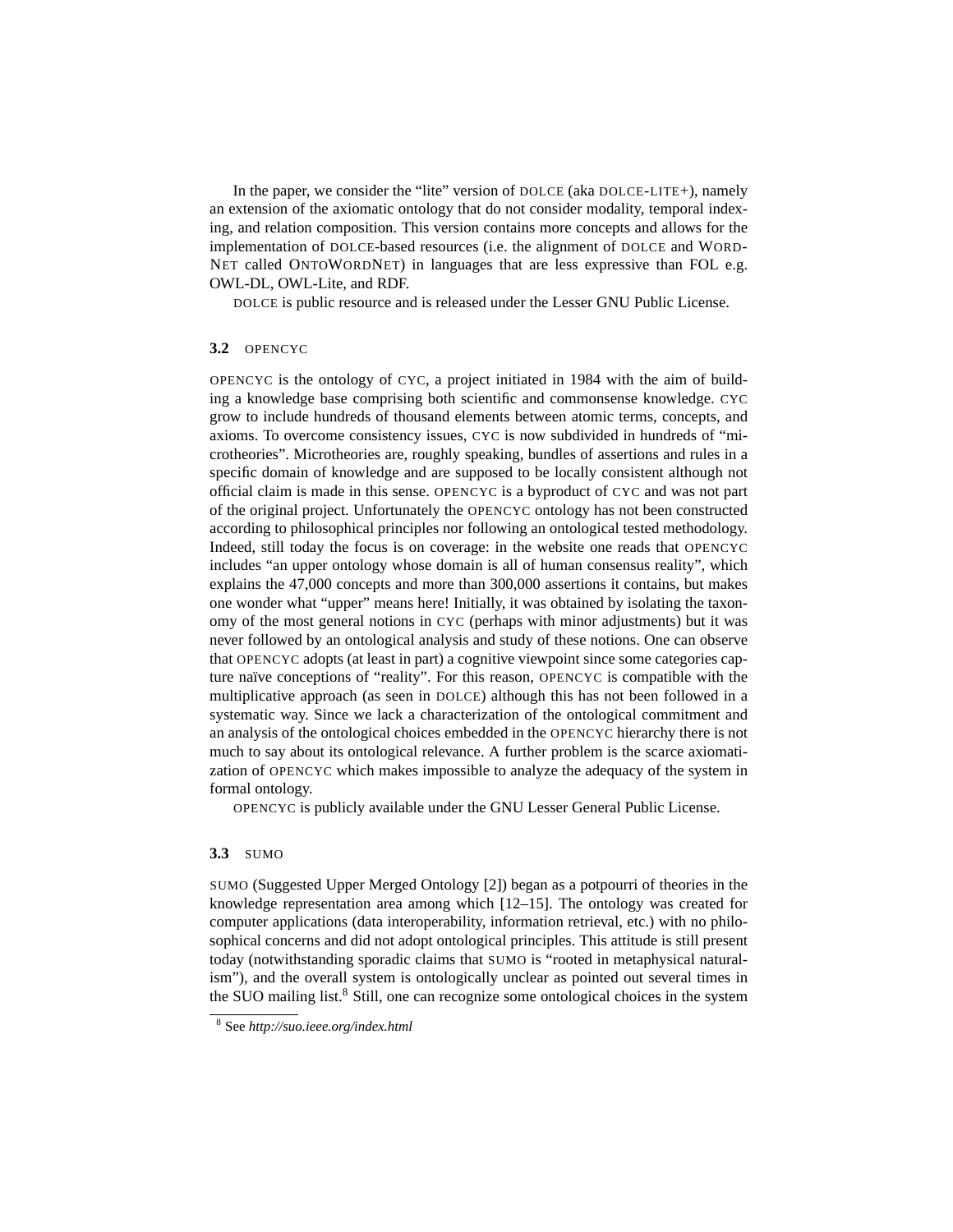like the distinction between objects and events, and the adoption of a realistic approach. However, there is no guarantee that these have been consistently exploited in the whole ontology. The last version was released in 2005 and consists of about 4,000 assertions and 1,000 concepts. Several domain ontologies, linked to SUMO, are also available.

In the paper, we consider also the middle level ontology called MILO. MILO is written in the same language of SUMO and is provided as a "bridge" system between the general ontology and a number of domain ontologies. The latest version available on the web has been released in July 2004 and is marked "provisional and incomplete". We consider it since it is an integral part of the research in ontology and linguistic resources based on SUMO.

SUMO was initially distributed under the GNU Licence. Now it is subject to other restrictions;<sup>9</sup> in particular, SUMO "must not be utilized for any conformance/compliance purposes" and "[...] entities seeking permission to reproduce this document, in whole or in part, must obtain permission." However, it is claimed that these restrictions do not apply to research work.

# **4 How actual resources fit the classification**

Generally speaking, projects interfacing ontologies and lexical resources are not easy to compare since often only generic statement are provided; the objectives are rarely addressed and the results are not homogeneously evaluated. Our classification of the methodologies is an attempt to put some order and to situate these resources. It is not meant to be a measure for ranking the resources.

#### **4.1** ONTOWORDNET

The work underlying the ONTOWORDNET project is rooted in early proposals about upper levels of lexical resources [16]. More recent presentations can be found in [5, 17]. The program of ONTOWORDNET includes:

- 1 reengineering WORDNET lexicon as a formal ontology, and in particular:
	- 1.1 to distinguish synsets that can be formalized as classes from those that can be formalized as individuals;
	- 1.2 to interpret lexical relations from WORDNET as ontological relations.
- 2 aligning WordNet's top-level to the ontology by allowing re-interpretation of hyperonymy if needed;
- 3 consistency check of the overall result and consequent corrections;
- 4 learning and revising formal domain relations (from glosses or from corpora).

The first point corresponds to the restructuring task mentioned in section 2, points (2) and (3) deal with populating an ontology. Point (4) addresses the orthogonal issue of *constraint density* (axiomatizing the glosses).

The ONTOWORDNET project relies on the ONTOCLEAN methodology [4]. This methodology consists in determining the meta-properties of the given property. Very

<sup>9</sup> See *http://ontology.teknowledge.com/IEEE\_license.htm*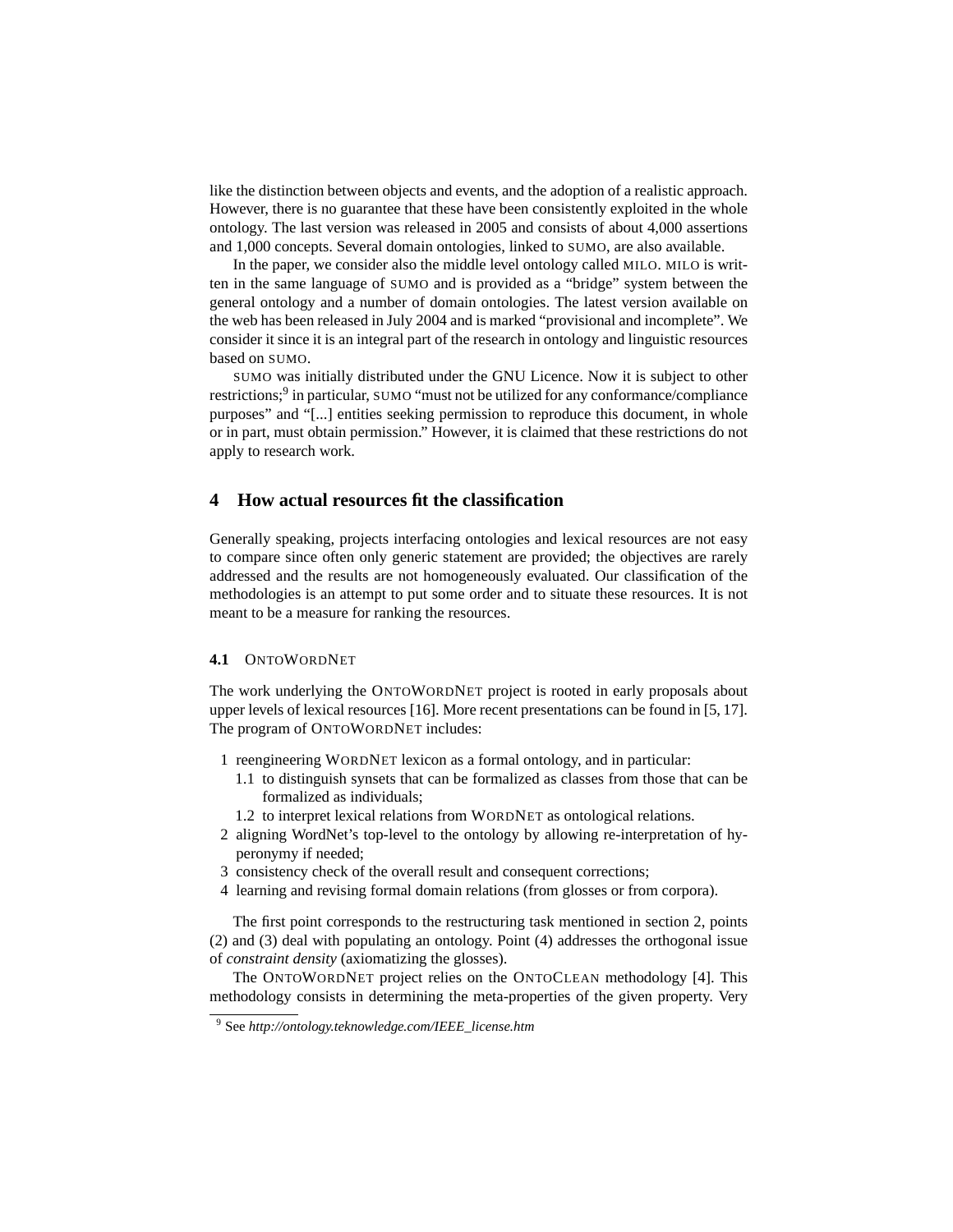roughly, a *rigid* property is a property that is essential to all its instances while a *nonrigid* property is not and an *anti-rigid* is essential to none of them. Some properties (called sortals) carry an *identity* criterion. A property  $\phi$  can be said to be *dependent* on a property  $\psi$  if for all instances of  $\phi$  some instance of  $\psi$  must exist (without being a part or a constituent).<sup>10</sup> Finally, another meta-property we will use in section 5 is *unity*: "a property  $\phi$  is said to carry *unity* (+**U**) if there is a *common* unifying relation R such that all the instances of  $\phi$  are essential wholes under R. A property carries *anti-unity* ( $\sim$ **U**) if all its instances can possibly be non-wholes" [19].

In the second step of the methodology, one checks that a series of constraints on these meta-properties are satisfied. For example, unitarian properties cannot subsume anti-unitarian ones and properties subsuming rigid properties must be rigid themselves. Other constraints follows automatically from these. E.g. roles cannot subsume types. More precisely, from [18] roles are *non-rigid*, they do not supply their *identity criterion* but might carry one, and they are *dependent* on other properties. Types, on the other habd, are *rigid* and supply their own *identity criterion*. (The first version of ON-TOWORDNET required the removal of roles from the ontology while the new version softens this constraint and requires only to label roles for separating them from types.)

This constraint checking is a crucial aspect of the ONTOWORDNET project. It is at this step that the lexical resource benefits from some ontological cleaning. ON-TOWORDNET does not simply populate the top-level ontology by attaching WORD-NET terms under ontology concepts. It determines which constraints have to be satisfied for integrating a WORDNET synset in an ontology in order to preserve its properties. ONTOWORDNET also claims that WORDNET itself benefits from the re-organization and from the application of the constraints. A full description of these constraints can be found in [5, 17]. Note that the re-structuration has been systematically performed only up to the third (somewhere fourth) upper level of WORDNET. The current ON-TOWORDNET comprises now a re-structured and cleaned upper level, and a bare copy of WORDNET at the lower levels (without any ONTOCLEAN check).

Finally, the axiomatisation of WORDNET glosses (in the spirit of XWN as described in section 4.4) is an active area of research for the ONTOWORDNET project as shown in [7].

In conclusion, ONTOWORDNET is a costly methodology that hasn't been applied to the totality of WORDNET but that offers general rules to clean the lexical resource and populate the ontology. This methodology falls into the third category: an *alignment* between a lexical resource and an ontology.

#### **4.2** OPENCYC **and** WORDNET

The next proposal we present is the integration of OPENCYC with WORDNET. The integration is obtained by adding in OPENCYC a synonym relationship between OPEN-CYC concepts and WORDNET synsets [20]. The purpose is to enrich the ontology with WORDNET information.

In our classification, this work falls into the *populating an ontology* option since there is no interest in restructuring the lexical resource nor in merging the two systems.

 $10$  For a detailed account see [18]. For an overview of ONTOCLEAN see [4].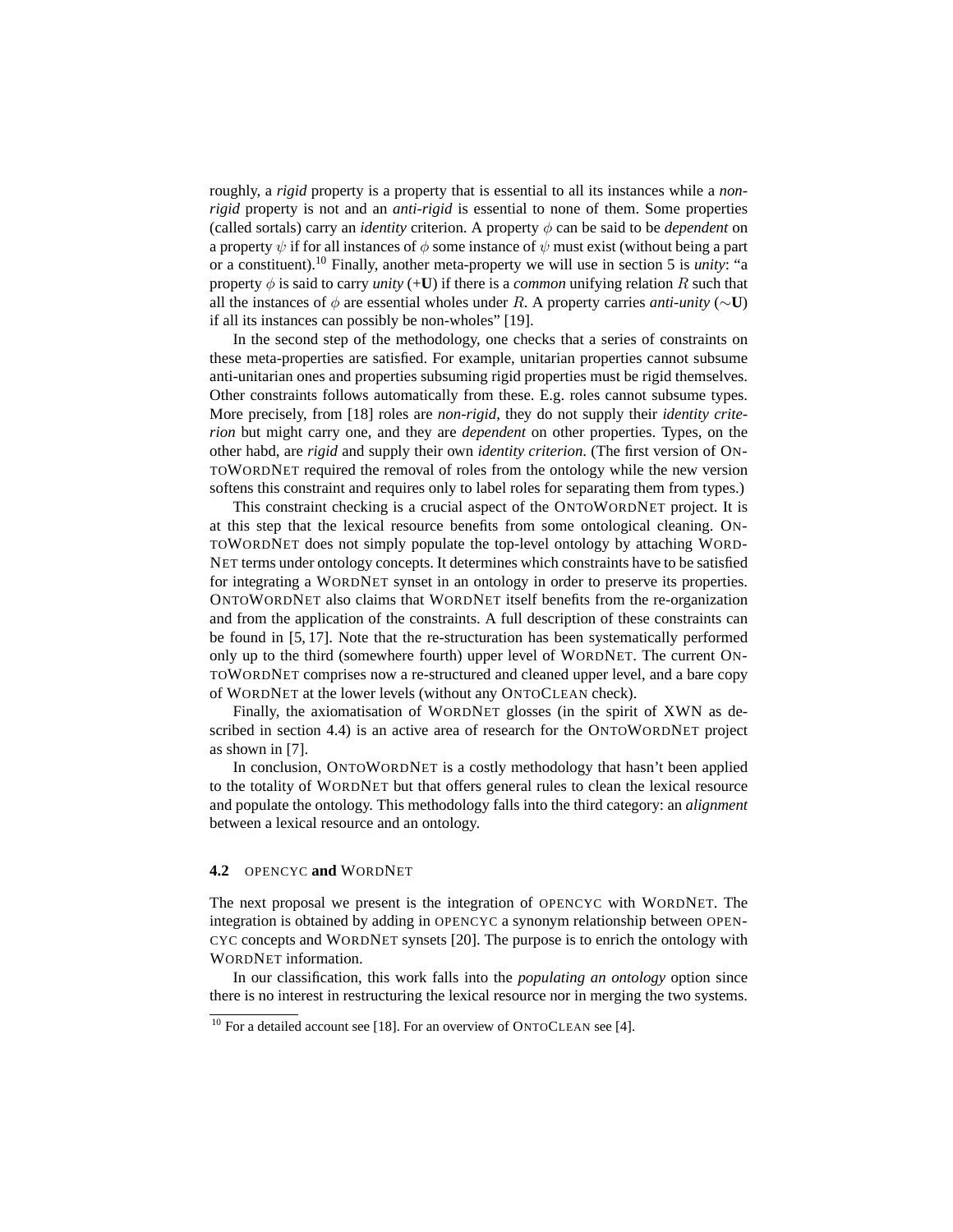#### **4.3** SUMO-WN

We call the third approach SUMO-WN [21], i.e. the integration of SUMO with WORD-NET. This integration has been performed for nouns, verbs, adverbs and adjective synsets. The result is a new resource whose entries are WORDNET synsets tagged by SUMO categories. At first sight, this project seems to address the three methodologies we identified: (i) Re-structuring a lexical resource (tagging WORDNET entries with SUMO categories might constitute a first step for re-structuring WORDNET), (ii) Populating an ontology (tagging also allows to present WORDNET synsets as synonyms, hyponyms and instances of SUMO concepts), (iii) Aligning an ontology and a lexical resource because SUMO-WN concerns both methodologies.

This brief description of SUMO-WN integration makes it sound very complete. However we need to look closer at the methodology in order to understand exactly what is done in SUMO-WN.

The result of the interfacing between SUMO and WORDNET is a list of synset annotated with SUMO concepts. The main task is therefore the annotation. In [21] three unproblematic annotation cases are presented:

- **–** the WORDNET synset is a *synonym* of an existing SUMO concept
- **–** the WORDNET synset is an *hyponym* of an existing SUMO concept
- **–** the WORDNET synset is an *instance of* of an existing SUMO concept

Unfortunately, the examples given in [21] are a bit confusing as we will see in our discussion of practical example (section 5). The ontology has been recently improved but since our focus is on the methodology we look at problems that arise from its application disregarding subsequent *ad hoc* solutions.

Another problem in SUMO-WN is the absence of verification during the integration process. The quality of the resulting resource relies totally on the quality of WORDNET and SUMO. This is problematic since structural problems of WORDNET are now wellknown and we saw in section 3 that the methodology for building SUMO jeopardizes its use as a well-founded reference for annotating the resource. We believe that a more careful restructuring of WORDNET is required before populating the ontology, and only then an annotation with SUMO concepts might have its interest. SUMO-WN links are rather *ad-hoc* and it is unlikely that such an approach can improve the accuracy of WORDNET or SUMO.

In conclusion, SUMO-WN addresses only the second category of our classification (*populating*) although the annotation of WORDNET entries could be seen as a preliminary step for re-structuring the resource. Moreover, since there is no clear methodology for determining how to perform the tagging, it seems not advisable to use this tagging for modifying the resource.

#### **4.4 Axiomatizing glosses (**EXTENDED WORDNET**)**

The EXTENDED WORDNET(XWN) project started with the objective of improving several weaknesses of WORDNET. These weaknesses are described in [22] and include in particular the need for more conceptual relations such as *causation* and *entailment* which are absent or not developed enough in WORDNET.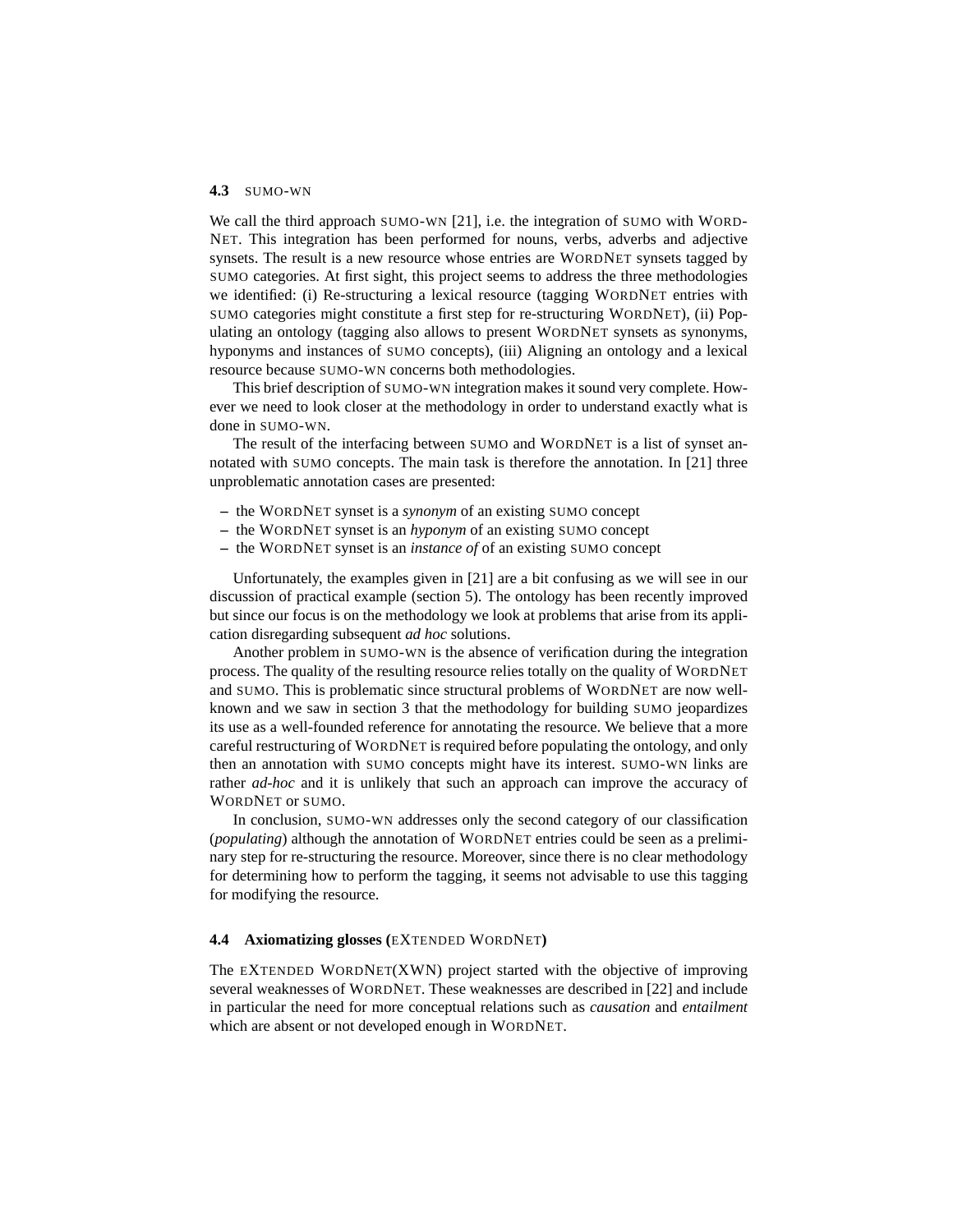The proposal [23] consists in *"translating"* WORDNET glosses into logical formulas with the help of natural language analysis. WORDNET glosses are in a first step parsed to produce "logical forms". The second step consists in the transformation of the "logical form" into "semantic forms" by taking into account finer semantic aspects such as thematic relations. WORDNET glosses eventually become axioms that can be manipulated in a more precise and efficient way than current natural language glosses. Furthermore, the disambiguation of the terms in the glosses and their systematic linking to other WORDNET entries or to terms in other glosses, augment dramatically the connectivity between WORDNET synsets.

This work is very promising and is complementing the approaches presented in sections 4.1 and 4.3 which at this point provides mainly taxonomic axioms.

In our terminology, XWN wants to increase the constraint density since the axioms derived from this method are potentially of all types. XWN is not properly speaking proposing to interface an ontology and a lexical resource because it does not involve explicitly an existing ontology. Since the ontological input is only implicit, XWN does not enter into our classification. However, if this ontological input was coming from an existing ontology, XWN would belong to the *re-structuring* methodological option.

|                | Level       | <b>Examples</b>    |
|----------------|-------------|--------------------|
| $Re-structure$ | Meta        | <b>ONTOCLEAN</b>   |
| Populating     | Object      | OPENCYC, SUMO-WN   |
| Aligning       | Object&Meta | <b>ONTOWORDNET</b> |

**Fig. 2.** Methodology classification

#### **4.5 Summary**

The result of our classification is summarized in Figure 2. Among the initiatives we looked at, OPENCYC is a clear example of a *populating* methodology, SUMO-WN falls also into this category while ONTOWORDNET includes both the *re-structuring* methodology through the application of ONTOCLEAN and the *populating* one by linking WORD-NET synsets to DOLCE-LITE+ categories. Finally, SUMO-WN offers a complete integration of WORDNET while ONTOWORDNET and OPENCYC are, for different reasons, incomplete.

### **5 Two practical examples**

#### **5.1** Christian\_Science **and** Underground\_Railroad **examples**

The first example comes from the SUMO-WN presentation [21]. It concerns the *hyponym* case. It is claimed that the SUMO concept RELIGIOUSORGANIZATION is a hypernym of WORDNET synset Christian\_Science *(gloss: "religious system based on the teachings of Mary Baker Eddy emphasizing spiritual healing")*.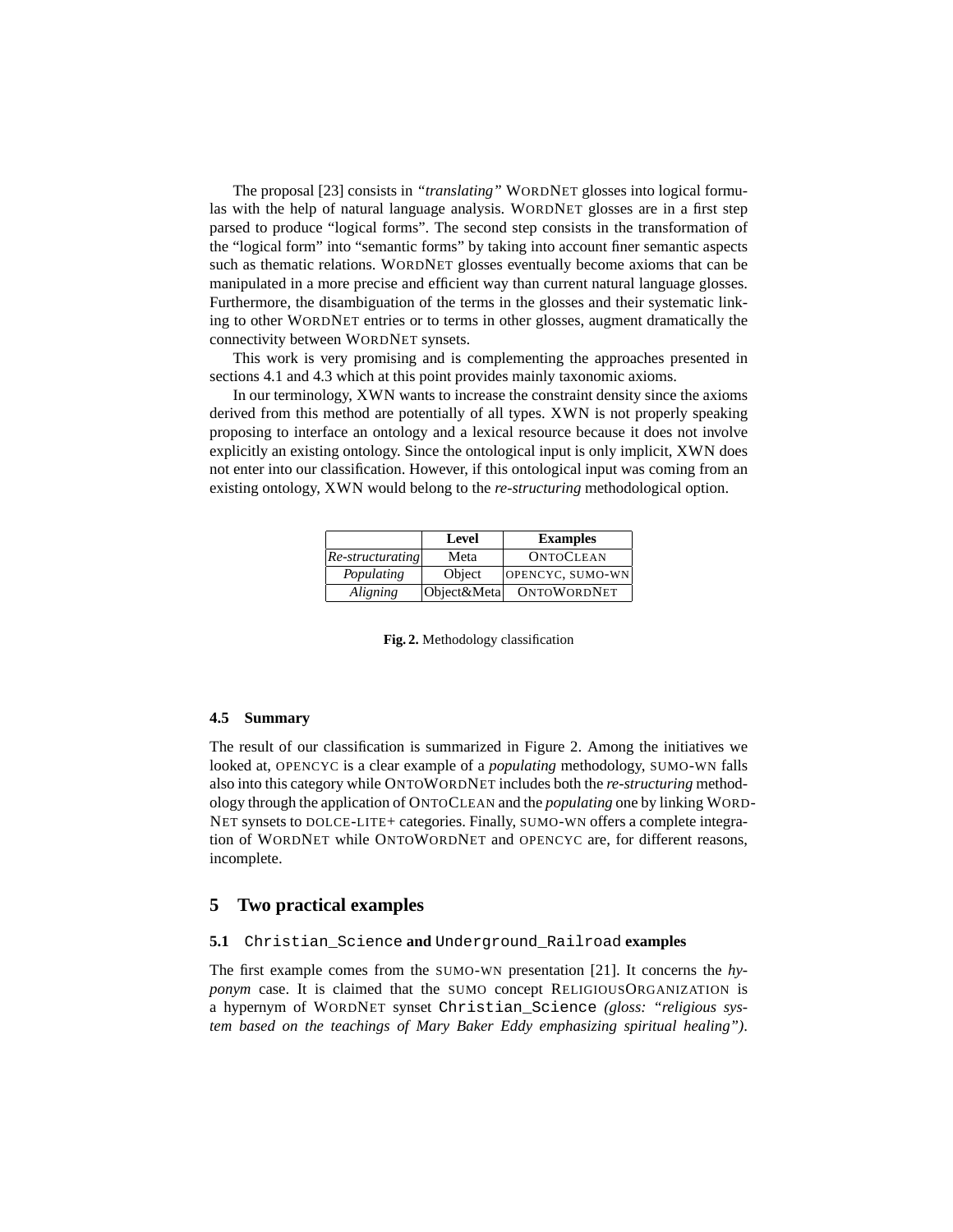

**Fig. 3.** Christian\_Science example

Since RELIGIOUSORGANIZATION are ORGANIZATIONS, there is no clear reason for setting Christian\_science to be an organization because SUMO organizations are *"corporate or similar institutions (...)"*. The corresponding category for Christian\_Science should be something like *Christian\_Science\_Church*. There are actually another WORDNET synset for Christian\_Science *(gloss: "Protestant denomination founded by Mary Baker Eddy in 1866.")*. But even accepting this conceptual shortcut, it is still not clear why Christian\_Science is an *hyponym* of RELIGIOUSORGANIZATION and not an *instance-of* it. For Christian\_Science to be a sub-type of ORGANIZATION, there must be at least two instances of Christian Science. The WORDNET gloss describes it more as a general doctrine and therefore as an instance of something like a *Religious\_System*. The example provided fits better the second WORDNET synset.

There is a lack of information about the notions of religious systems and organization to pursue further the investigation but it is clear to us that the choices that have been made in SUMO on these topics are dubious. The current version we can find online<sup>11</sup> corrected some of these problems as we can see in Figure 3. In the downloadable file, we can find both synsets. The first one is now an *instance-of* RELIGIOUSORGANIZATION while the second one is a sub-type of SUMO's PROPOSITION.

The example provided for illustrating the *instance-of* case is very similar to the previous one. In this case, UndergroundRailroad *(gloss: abolitionist secret aid to*

<sup>11</sup> See *http://ontology.teknowledge.com/*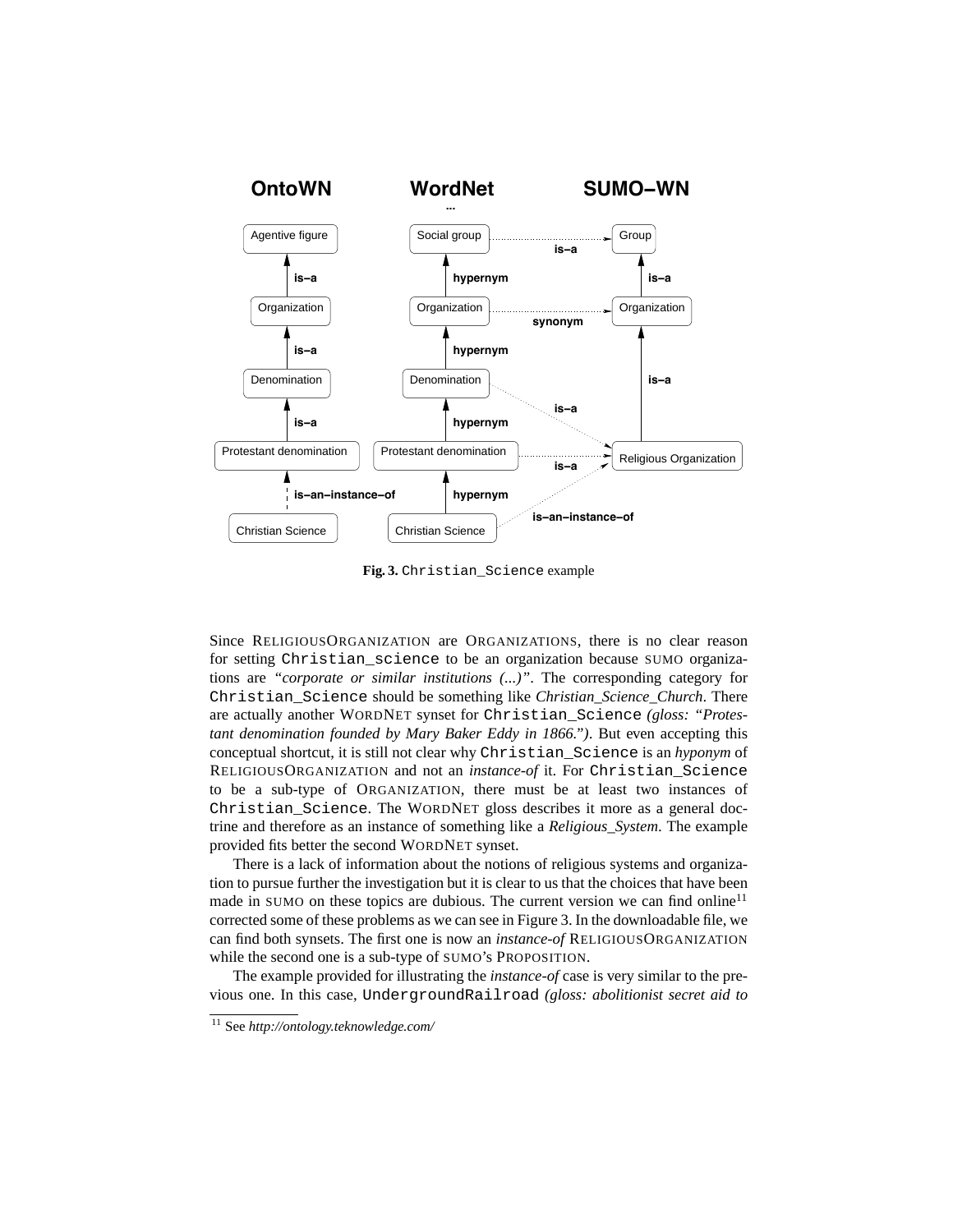*escaping slaves)* is taken to be an *instance-of* and not an *hyponym of* SUMO ORGA-NIZATION. In the end, it remains difficult to understand the methodology adopted to classify terms in these two examples, one wonders if the tagging relies essentially on the intuitions of the SUMO-WN developers.

In ONTOWORDNET Christian\_Science and its hyperonyms are integrated in the resource as shown in Figure 3. The hierarchy corresponds to that of WORD-NET up to the top-level. About the first sense, the last WORDNET hypernym is Organization and there is ORGANIZATION present in DOLCE-LITE+. The second sense is more tricky because of a double inheritance in the WORDNET hierarchy.

Regarding the Underground\_Railroad, the ONTOWORDNET version proposed it as a subtype of Escape. It is a clear example that shows that the application of the methodology is incomplete in the current version of ONTOWORDNET. Because of its development cost, the checking and the restructuration of WORD-NET couldn't go deeper than the first four upper levels of the hierarchy. As a result, Underground\_Railroad hasn't been checked and therefore not corrected yet in ONTOWORDNET.

#### **5.2** Cement **example**

The second example concerns the need for WORDNET restructuration (Figure 4). In WORDNET cement (*gloss: "a building material that is a powder made of a mixture of calcined limestone and clay") is situated under* building\_material *and further under* artifact *(see Fig. 4). On the meta-properties level,* Artefact *presents therefore both unitarian concept such as regular artefacts (*chair, hammer,...*)* and non-unitarian object such as cement. This constitutes a formal violation in terms of ONTOCLEAN methodology.

In SUMO-WN this violation is repeated since building\_material *is-a* SELF-CONNECTEDOBJECT, which is an unitarian concept (+**U**) and SELFCONNECTEDOB-JECT include FOOD which subsumes itself BEVERAGE, that is clearly non-unitarian (∼**U**).

On the other hand, ONTOWORDNET performs a re-structuration at this level which forces to distinguish unitarian and non-unitarian concepts as explained in [5]. building\_material is therefore removed from the artefact category and put under FUNCTIONAL-MATTER which *is-subsumed* by AMOUNT\_OF\_MATTER (∼**U**). The artefact synset is put under ORDINARY\_OBJECT. Finally, we do not discuss, specific examples involving OPENCYC for lack of public material.

# **6 A** PROTÉGÉ**-based platform for interfacing ontologies and lexical resources**

So far we have described the general methodologies that underlie the process of interfacing ontologies and computational lexicons and we have shown concrete examples of populating and aligning distinct ontologies with WORDNET. Here we take an application perspective and discuss a PROTÉGÉ-based platform that can be exploited for such tasks.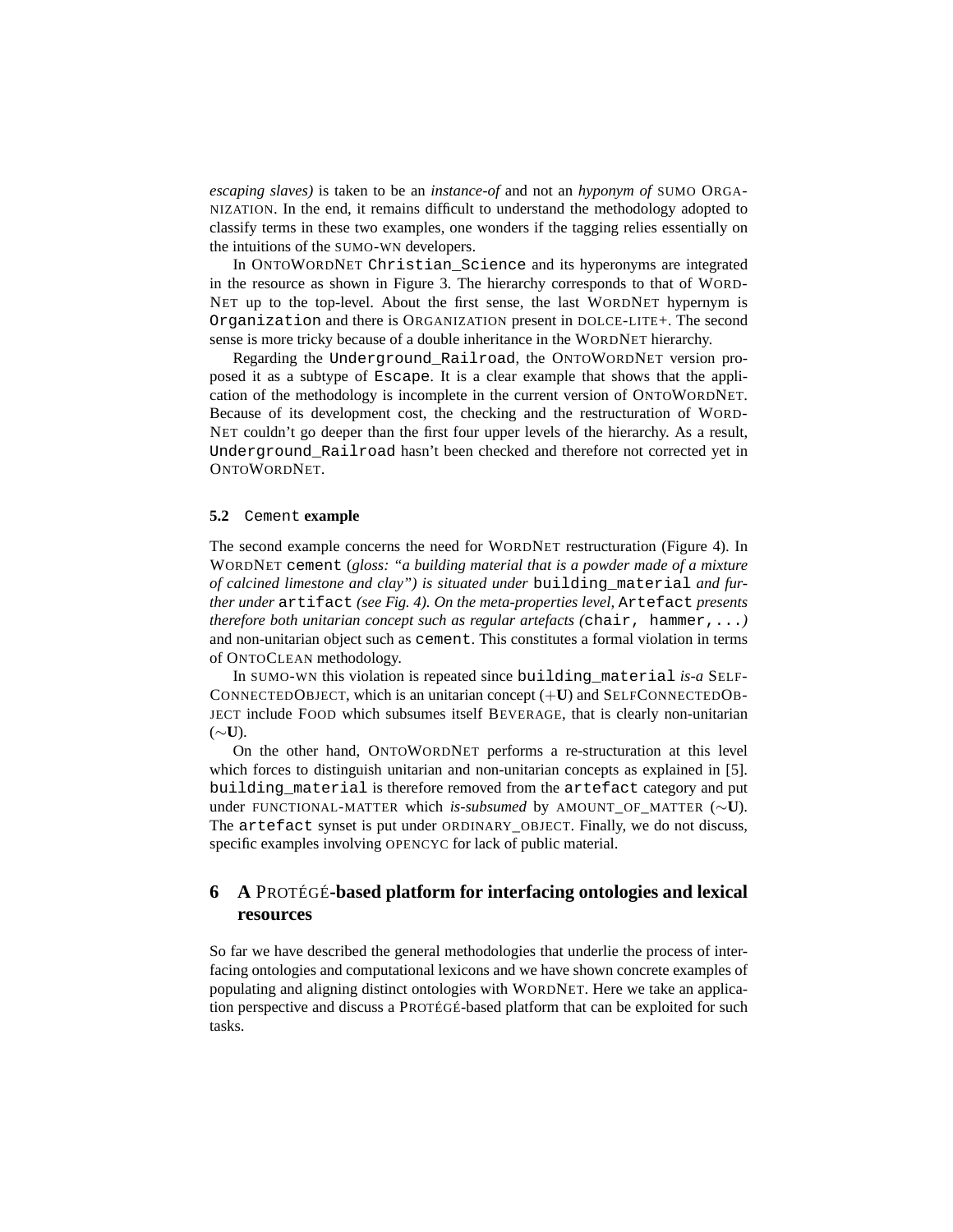

**Fig. 4.** Cement example

PROTÉGÉ<sup>12</sup> is the most successful tool for creating, editing and visualizing ontologies; and the recent implementation of an OWL plug-in makes PROTÉGÉ a *de facto* standard for Semantic Web research and development. The platform we are using here is constituted by three modules/stages: the first one concerns the creation (and possibly the import) of an ontology and exploits the standard PROTÉGÉ interface (release 3.1) together with the above-mentioned OWL plug-in; the second one deals with the process of augmenting the ontology with a lexical resource using ONTOLING, a tool for PRO-TÉGÉ created by the University of Rome "Tor Vergata"<sup>13</sup>; finally, the third one adopts "PAL Constraints"<sup>14</sup> to implement ONTOCLEAN metaproperties and to check for formal violations throughout the considered lexicon. In the next paragraphs we focus on the last-two issues only since the first concerns standard practice in PROTÉGÉ.

#### **6.1 Enriching ontologies with** ONTOLING

ONTOLING (see Fig. 5) allows the user to populate the categories of a given ontology with any WORDNET-like computational lexicon. Recall that the basic structure of 'a wordnet' is the taxonomy which is then enriched with other semantic relations: synsets are mainly organized via hyponymy (equivalent to *is-a* relationship for ontologies), potentially providing a huge amount of lexical sub-classes to ontological nodes. For exam-

<sup>12</sup> Detailed information about PROTÉGÉ can be found at *http://protege.stanford.edu*

<sup>13</sup> For more information see *http://ai-nlp.info.uniroma2.it/software/OntoLing/*

<sup>&</sup>lt;sup>14</sup> PAL stands for PROTÉGÉ Axiom Language.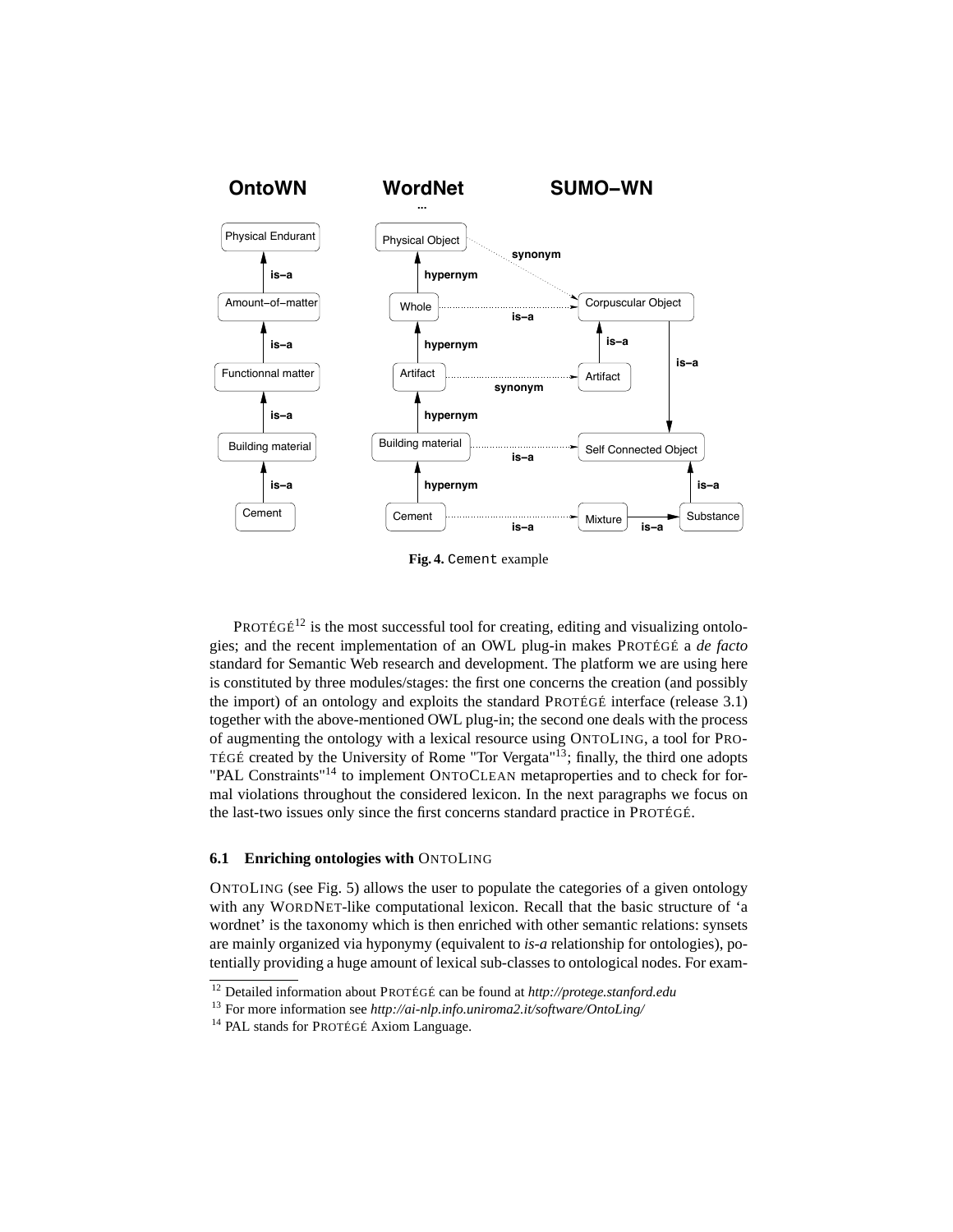ple, suppose one wants to attach the *children* of the substance synset in WORDNET to the concept amount of matter in DOLCE. By means of ONTOLING, one simply "moves" single synsets or even branches –that is, a *node* with its *children*– in a given ontology and this move includes sense identifiers, glosses and all other information available from the computational lexicon<sup>15</sup>. A user can also change the "name" of a certain concept in the ontology according to a suitable term in the lexicon, this is done by selecting the appropriate lexical entry from a dedicated window. The ONTOLING interface is user-friendly and can also be used for simple navigation in the lexical resource, easing the access with a minimal but effective combination of widgets. We think that this plug-in is a necessary tool for the developer who wants to create semi-automatically bridges between ontologies and lexicons in a intuitive way.



**Fig. 5.** PROTÉGÉ and ONTOLING screenshot

#### **6.2** ONTOCLEAN **in PAL**

An essential phase of interfacing ontologies and lexical resources consists in the evaluation of the latter according to suitable ontological principles (we called it *restructuring* in the previous sections). Our experience in ONTOWORDNET showed that ON-TOCLEAN provides such a principled methodology, helping the modeler to understand problems and guiding her in finding suitable conceptual solutions. Nevertheless, one disadvantage of restructuring a lexicon with ONTOCLEAN is its cost. Labelling lexical concepts with meta-properties and checking for formal violations through the *is-a* arcs is dramatically time-consuming, especially from a practical perspective. For example, in building ONTOWORDNET we couldn't check all 100000 synsets. Therefore, we needed to assume that the restructuring of higher levels of the WORDNET taxonomy

<sup>&</sup>lt;sup>15</sup> In this sense, lexical items actually become OWL classes.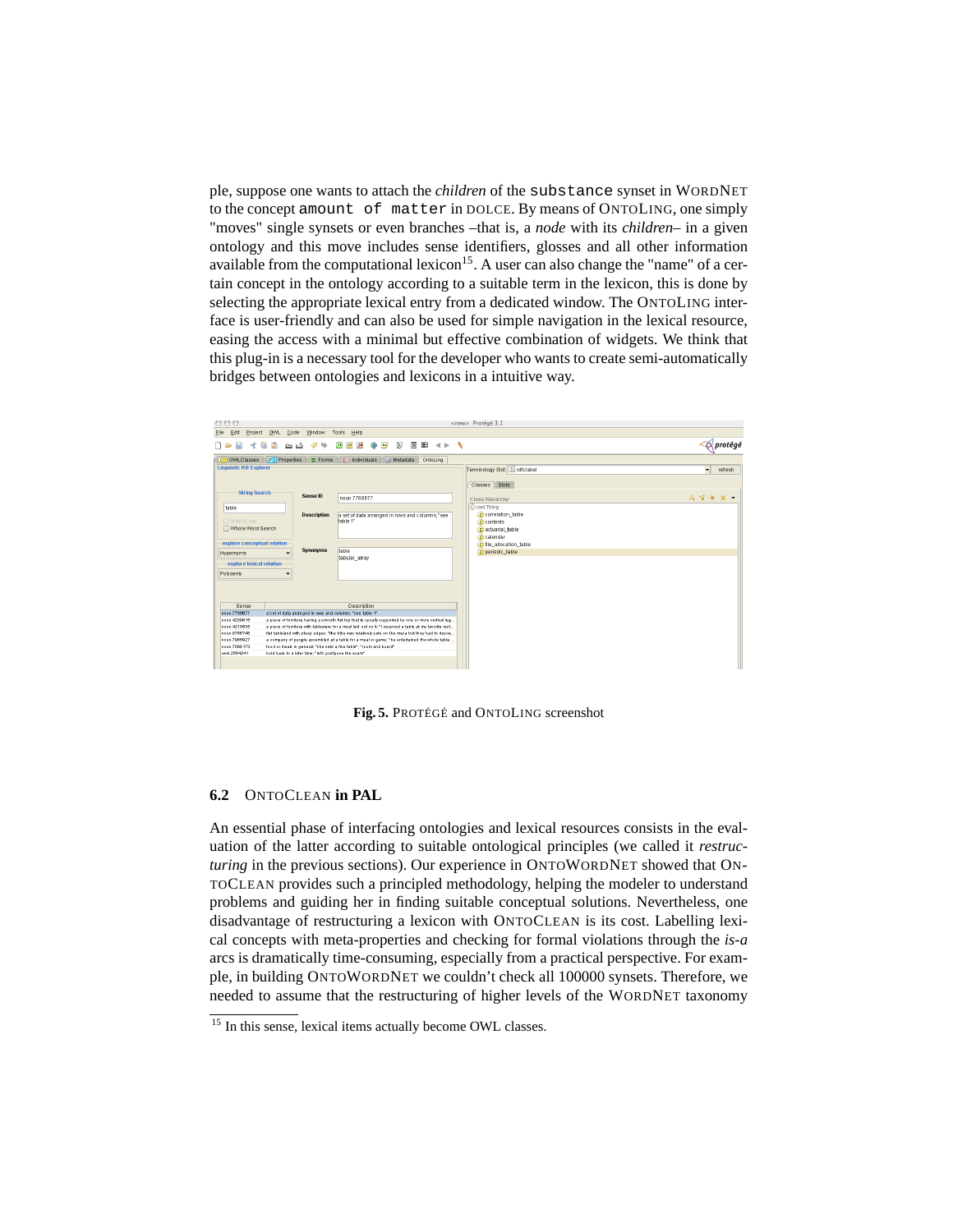would effect on the lower ones too. A possible way to overcome this kind of problems could be to automatize ONTOCLEAN-labelling or/and ONTOCLEAN-checking. However, since performing ONTOCLEAN-labelling in an automatic way is extremely difficult (if possible) and opens thorny artificial intellingence issues<sup>16</sup>, the efforts have been concentrated on the ONTOCLEAN-checking. By importing ONTOCLEAN formal rules into  $PAL^{17}$  the knowledge engineer can exploit the PROTÉGÉ internal language and reasoner to check for ONTOCLEAN violations. The "PAL Constraints" widget looks like a splitted-window: the left side shows ONTOCLEAN rules paraphrased in natural language (i.e. ∼**U** cannot subsume +**U**); the right side elicits the formal violations visualizing every couple *father-son* which exemplifies a violation-type. For example, in Fig.6, ONTOCLEAN detected a problem in the dependence relation between Intentional-Agent and android<sup>18</sup>.



**Fig. 6.** ONTOCLEAN in working with PROTÉGÉ PAL: a problem of dependence

<sup>&</sup>lt;sup>16</sup> Such a goal would require a terribly huge amount of common-sense and natural language knowledge to be inserted in a machine.

<sup>&</sup>lt;sup>17</sup> See http://protege.stanford.edu/ontologies/ontoClean/ontoCleanOntology.html for further details about the translation performed by Nancy Ide.

<sup>&</sup>lt;sup>18</sup> In the knowledge base considered - an extension of DOLCE - android was wrongly modeled as independent and Intentional-Agent as dependent, causing an ONTOCLEAN violation.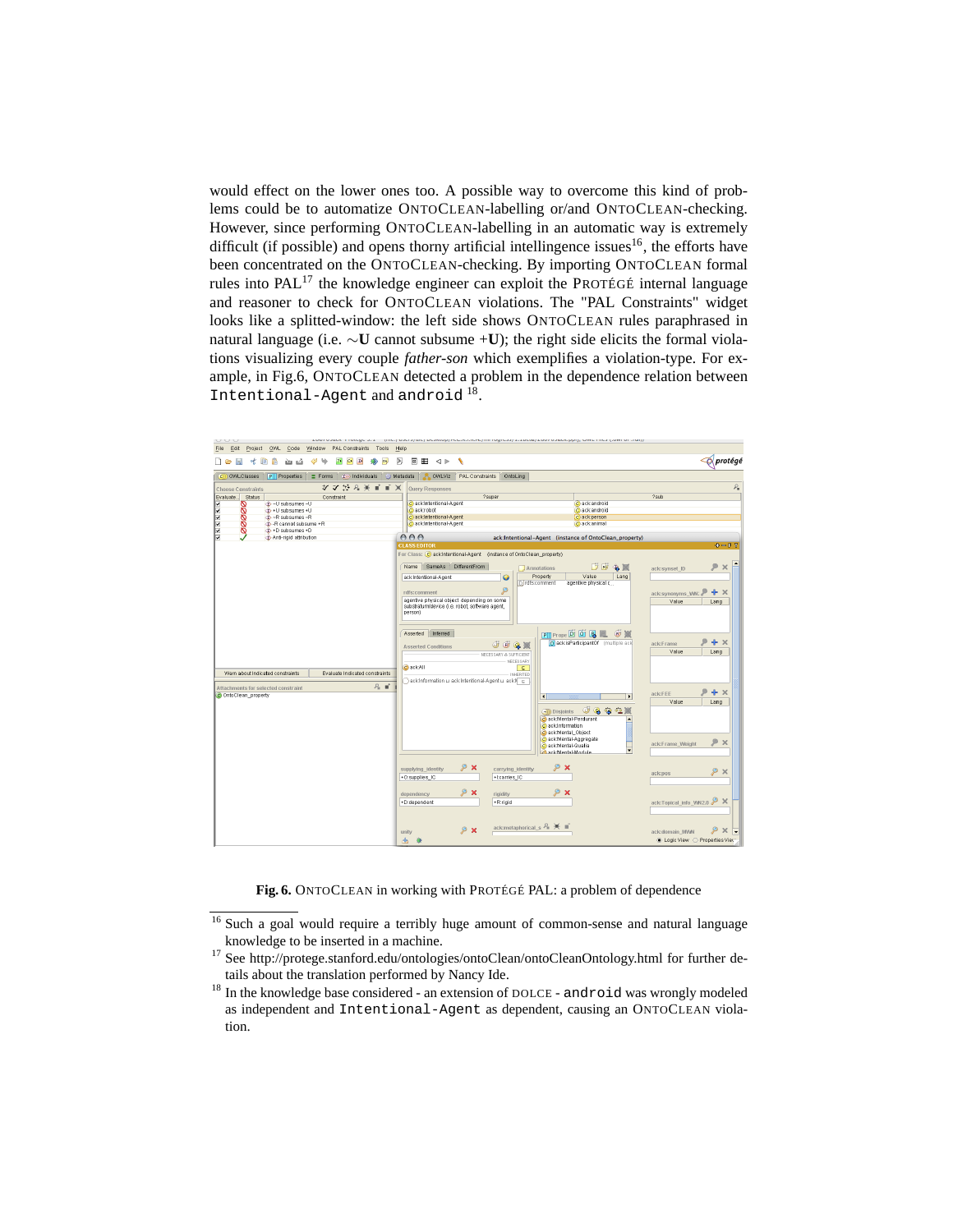This concludes our brief sketch of the characteristics of two important tools that turn PROTÉGÉ from an ontology-oriented application into an integrated platform for interfacing ontologies and lexical resources. By means of ONTOLING plug-in and ON-TOCLEAN in PAL, we showed the basic features of an implementation of the methodological and experimental issues introduced in the previous sections of the paper. Future work will concern the improvement of such tools mainly regarding new functionalities to perform better and deeper interfacing. As of now, this seems to be the only platform available with a reasonable set of implemented features.

# **7 Conclusion**

We proposed a way of classifying the work done in interfacing ontologies and lexical resources. It consists in a clear separation between the restructuration of a lexical resource on the ground of an existing ontology hosting ontological principles, and the process of populating an ontology with lexical resources terms. A third option, called *alignment*, is a combination of these two aspects for the benefit of both the lexical resource and the ontology. We have shown how actual on-going work fits this classification through some examples. In the light of these clarifications, we discussed the issue of *constraint density* for lexical resources and related it to the light-weight/heavy-weight distinction established in kwnowledge representation. In this paper, we showed that different construction methodologies leads to different features in the resulting resources. We emphasized the need for selecting top-level ontologies and lexical resources according to their reliability. Finally, we overviewed a PROTÉGÉ-based platform for actual interfacing between ontologies and computational lexicons.

Future work concerns in particular the practical evaluation of the resources developed with the different methods that have been presented. This evaluation has to be done task by task in order to understand better which task requires which features. Such an evaluation constitutes a crucial step for the integration of ontological enhancement for lexical resources.

# **References**

- 1. Masolo, C., Borgo, S., Gangemi, A., Guarino, N., Oltramari, A.: Wonderweb deliverabled18, ontology library (final). Technical report, LOA-ISTC, CNR (2003)
- 2. Niles, I., Pease, A.: Towards a standard upper ontology. In Welty, C., Smith, B., eds.: Proceedings of the 2nd International Conference on Formal Ontology in Information Systems (FOIS-2001), Ogunquit, Maine (2001)
- 3. Fellbaum, C., ed.: WordNet: An Electronic Lexical Database. MIT Press (1998)
- 4. Guarino, N., Welty, C.: An overview of ontoclean. In Staab, S., Studer, R., eds.: Handbook of ontologies. Springer Verlag (2004) 151–159
- 5. Oltramari, A., Gangemi, A., Guarino, N., Masolo, C.: Restructuring wordnet's top-level: The ontoclean approach. In Simov, K., ed.: Workshop Proceedings of OntoLex'2, Ontologies and Lexical Knowledge Bases, LREC2002, Las Palmas, Spain (2002) 17–26
- 6. Taboada, M., Martinez, D., Mira, J.: Experiences in reusing knowledge resources using Protégé and PROMPT. International Journal of Human-Computer Studies **62** (2005) 597– 618